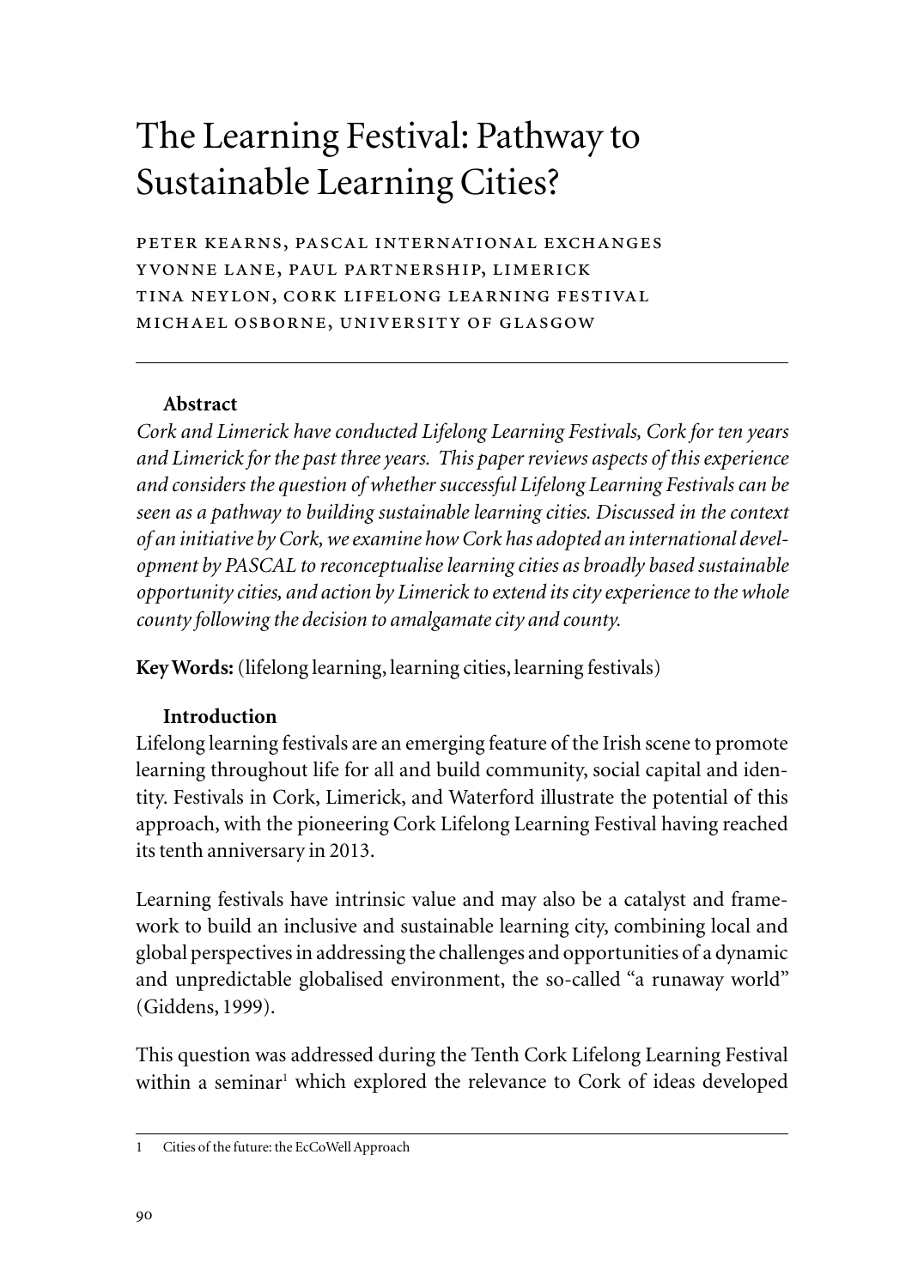under the PASCAL International Exchanges (PIE) about more holistic and integrated approaches to city development entitled, *EcCoWell*. This approach is set out in a paper, written by one of the authors of this paper (Kearns, 2012).

This article provides an overview of the development of the Cork Lifelong Learning Festival over the past ten years and the more recent Limerick Lifelong Learning Festival, and then asks whether a Lifelong Learning Festival should be seen as a catalyst and platform to build a sustainable opportunity city that progresses key social, environment and economic aspects of development in holistic and integrated ways. In commenting on this question, the paper draws on insights from the Cork seminar and discussions with the steering group for the Limerick Learning Festival.

# **The Cork Lifelong Learning Festival**

The Cork Lifelong Learning Festival aims are to promote and celebrate learning in all its forms, and to encourage take up among all age groups, particularly those who may not usually participate in learning. Reflecting those aims, the festival's motto is: *Investigate, Participate, Celebrate!*

Its guiding principles, agreed in 2004, remain unchanged:

- • all events take place under the Lifelong Learning Festival banner the focus is not on individual providers
- it is not aimed at recruitment but on demonstrating what can be done
- • all events are free
- • as many events as possible are hands-on, allowing the public to join in as well as watch.

The first Festival in 2004 was organised as a pilot project, and ran for three days with over 65 events, by 2013 that had increased to about 500 activities over a week.

Events range from performances to information sessions, guided tours and nature walks to exhibitions, demonstrations, workshops, with plenty of opportunities for people to try something new. They take place in venues all over the city. The emphasis is on fun - showing that learning is always enjoyable, whatever your age. Many community and educational organisations involved in for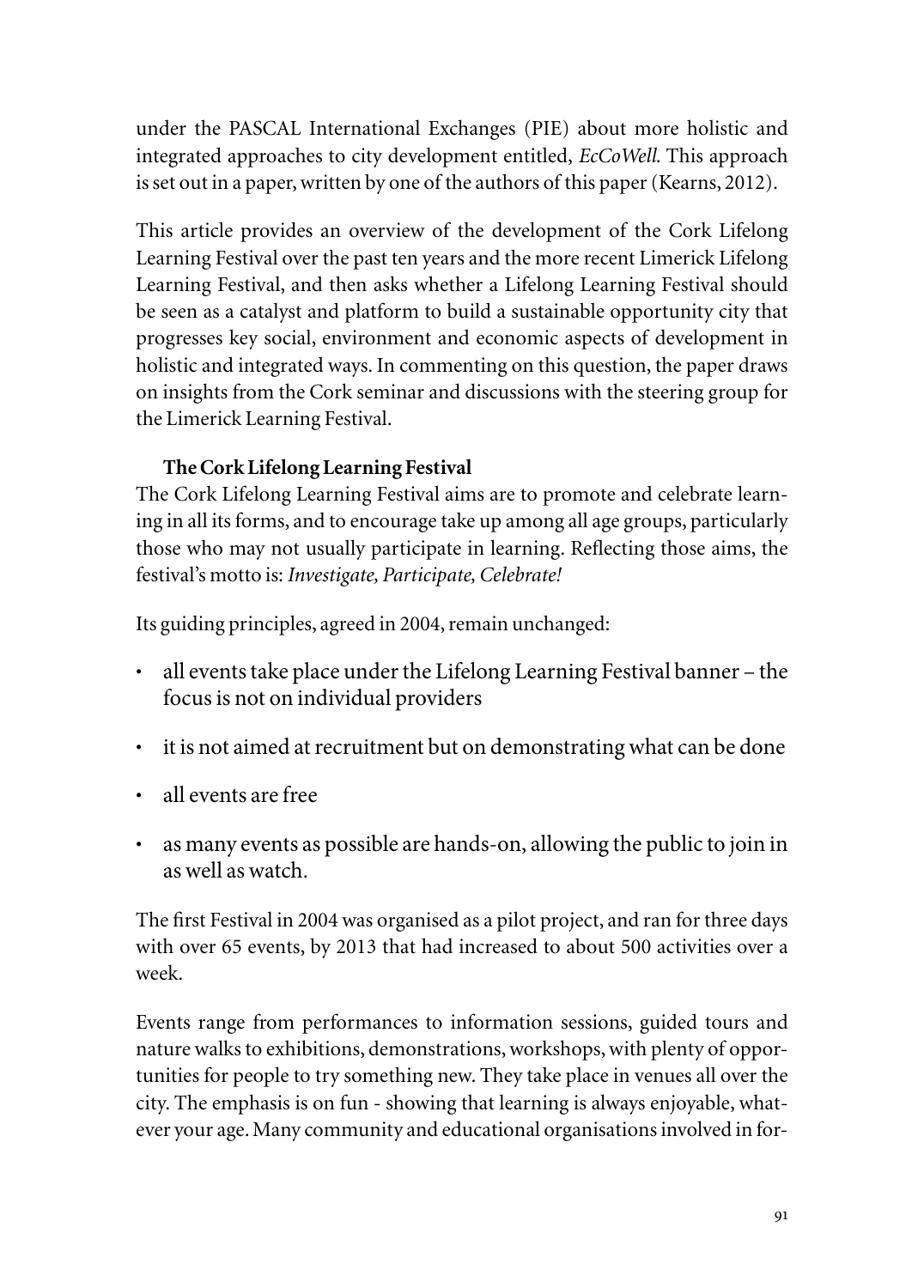mal and non-formal learning take part. The Festival is inclusive, encouraging marginalised groups to participate by not only attending events but also organising events themselves.

Many events are regular classes which invite the public to come and watch and often to take part; others are organised specially for the Festival. Organisations planning an event – for example, a presentation of certificates, the final of an annual competition – are encouraged to time it to coincide with festival week.

Where possible, events are taken into the community: shopping centres, library branches, the streets & on the water. The Festival's Patron is the Lord Mayor, which is a recognition of its civic role.

## **Community Education Networks.**

At the core of the festival are Community Education Networks. They were established as a response to the government's 2000 *White Paper on Adult Education: Learning for Life.* Membership of a network is open to all education providers in the defined locality, bringing together diverse organisations, among them: Family Resource Centres, Home School Community Liaison teachers, the Travelling Community, Adult Basic Education & Literacy Services, Third Age Learning Groups, Disability Groups, and others. There are 10 networks in Cork. While most networks are based on districts, there are also two interest based citywide networks: Disability Education Network (DEN) and a Community Music Education Network

In Cork, it is believed that the Festival gives each network a focus, as it helps members to connect with each other, as planning and running an event provides a sense of common purpose. Each network is unique, with a local identity, and the events they organise reflect that membership varies, depending on the part of the city in which the network is located. As well as helping organise a network event, members often also run their own events.

All the networks are in areas of disadvantage, mostly within RAPID (Revitalising Areas through Planning, Investment & Development), a government programme aimed at targeting disadvantage and integrating services locally.

In 2002 Health Action Zones were piloted and have since been established across the three northside RAPID areas by the Health Service Executive. Several practical on-the-ground actions are carried out with the support of local advisory groups, for instance, walking groups, health checks, healthy eating courses.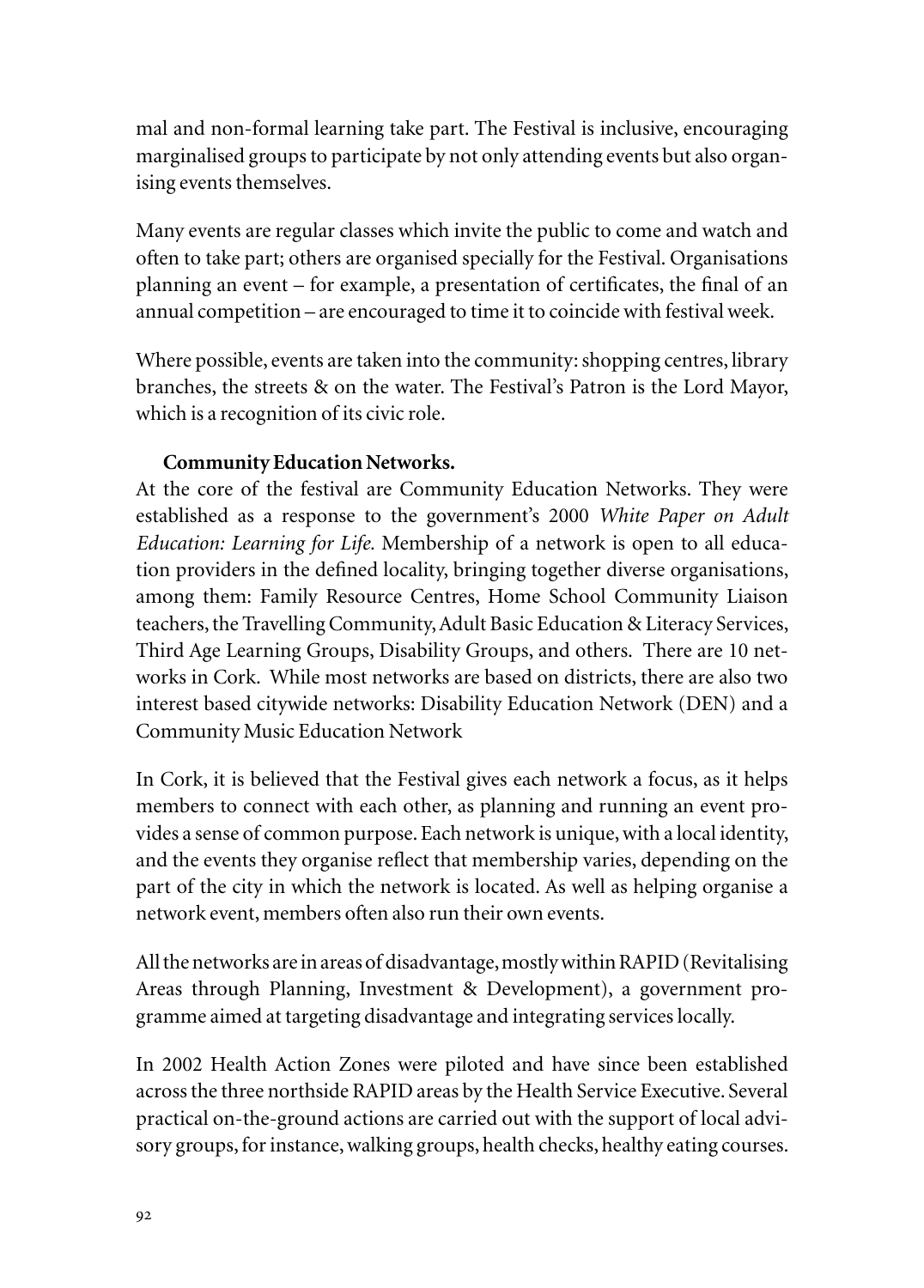In a sense, they are a step on the path to integrating Learning & Healthy Cities.

## **Challenges and lessons**

Securing reliable sources of funding has always been a challenge and continues to be so. The festival does not have an income, as all events are free. Costs are kept to a minimum – around 25,000 – a modest sum, considering the people of Cork are offered a week long event with around 500 free events for all ages and abilities across a wide variety of interests.

The Festival builds on the success of previous festivals; often an organisation starts with one event, and many have gradually increased the number. That gradual growth is to be recommended from the experience of Cork. It can be discouraging if an event has a low attendance; so it is best to start small and build up, as the festival has done.

Participation is voluntary – and no fee is charged to take part. It is important that people 'buy in' to the idea of being involved. Such enthusiasm gives the Festival its atmosphere, and has contributed to its growth and success. Corporate branding and marketing is provided, but most participants have learned over the decade that they need to publicise their individual events.

The Festival exists in uncertain times. The Cork City Development Board will be disbanded under plans announced by government. The Cork City and Cork County VECs are being amalgamated into the Cork Education and Training Board this summer. Where the Festival's 'home' will be in the future and how it will be financially supported are two future challenges. At the same time, the EcCoWell seminar included in the 2013 Festival raises broader questions relating to the role of the Festival in the development of Cork as a sustainable and inclusive learning city.

## **The EcCoWell question**

The ideas set out in the EcCoWell approach drew on the experience of cities participating in PIE, and ideas from several East Asian cities, especially Taipei. These ideas were brought together by Kearns (2012).

The EcCoWell approach was a response to a landscape of partial and fragmented responses marked by a plethora of sectoral responses such as Healthy City, Green City, Learning City, Creative City, Culture City. As Kearns (2012) affirms: "there is much that could be connected across the plethora of segmented ideas to build creative partnership responses to the spectrum of challenges confront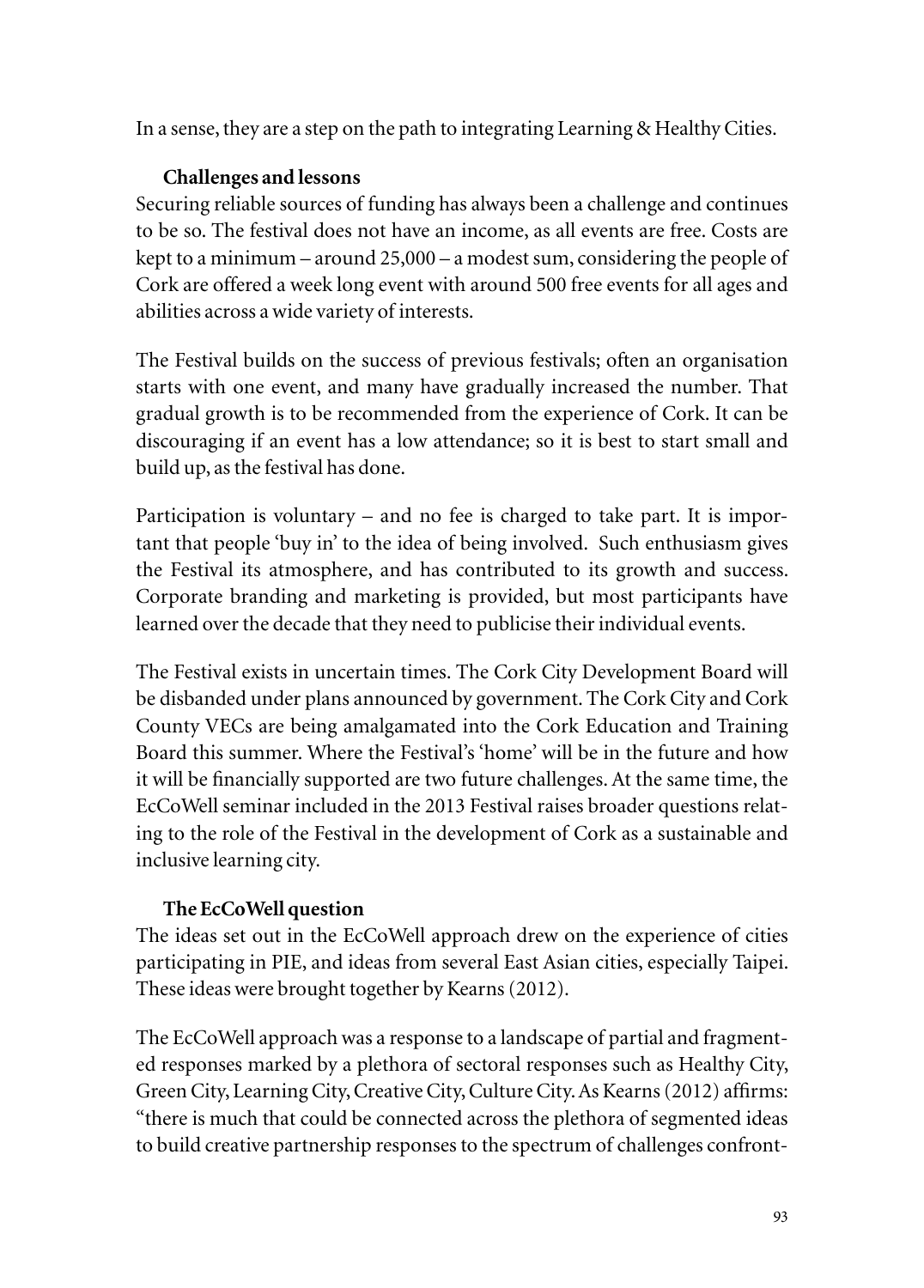ing them". The question of social, environmental, and economic sustainability is central to the EcCoWell argument.

The EcCoWell aspiration initially is conceptual: the challenge is now to find strategies, in a range of contexts, to foster integration and holistic strategies in city development to bring together learning, health and well-being, environment, culture and place making. This quest has been taken up in discussions in Cork and Limerick.

## **The Cork Seminar**

Following a keynote presentation by Kearns, 80 participants divided into four groups to discuss how the EcCoWell agenda could be advanced locally. The groups were: Environment, Health, Economic Development and Learning. Each sought to focus their ideas in a single project that would benefit the future Cork. Some interesting cross-sectoral ideas were advanced in these discussions, such as music education for social inclusion.

The seminar was an initial step in examining how EcCoWell ideas could be adopted in Cork in facilitating integrated, holistic and sustainable development. It will be followed by an international seminar in September 2013, which will explore the subject *Cities for the Future: Learning from the Global to the Local*.

## **Limerick City of Learning**

Limerick City of Learning Steering Group promotes the value of learning in Limerick, in all settings and across all stages of life cycle. It was established by the Limerick City Development Board in 2002. The group launched its strategy document, *Limerick City of Learning: Together for a Brighter Future - A Collaborative Framework for Progress,* in 2008. This Framework puts learning at the heart of the development, renewal and regeneration of Limerick and outlines strategies to support its citizens to cope with the challenges of globalisation and concomitant technological, social, economic, environmental and cultural change.

Over the last three years the project has evolved while still keeping its roots in that visionary document. In 2011 the Steering Group was reconstituted around key sectoral networks, partnerships & fora rather than specific institutions or individuals, in order to promote recognition and integration of all learning opportunities and activities whether formal, non-formal or informal. The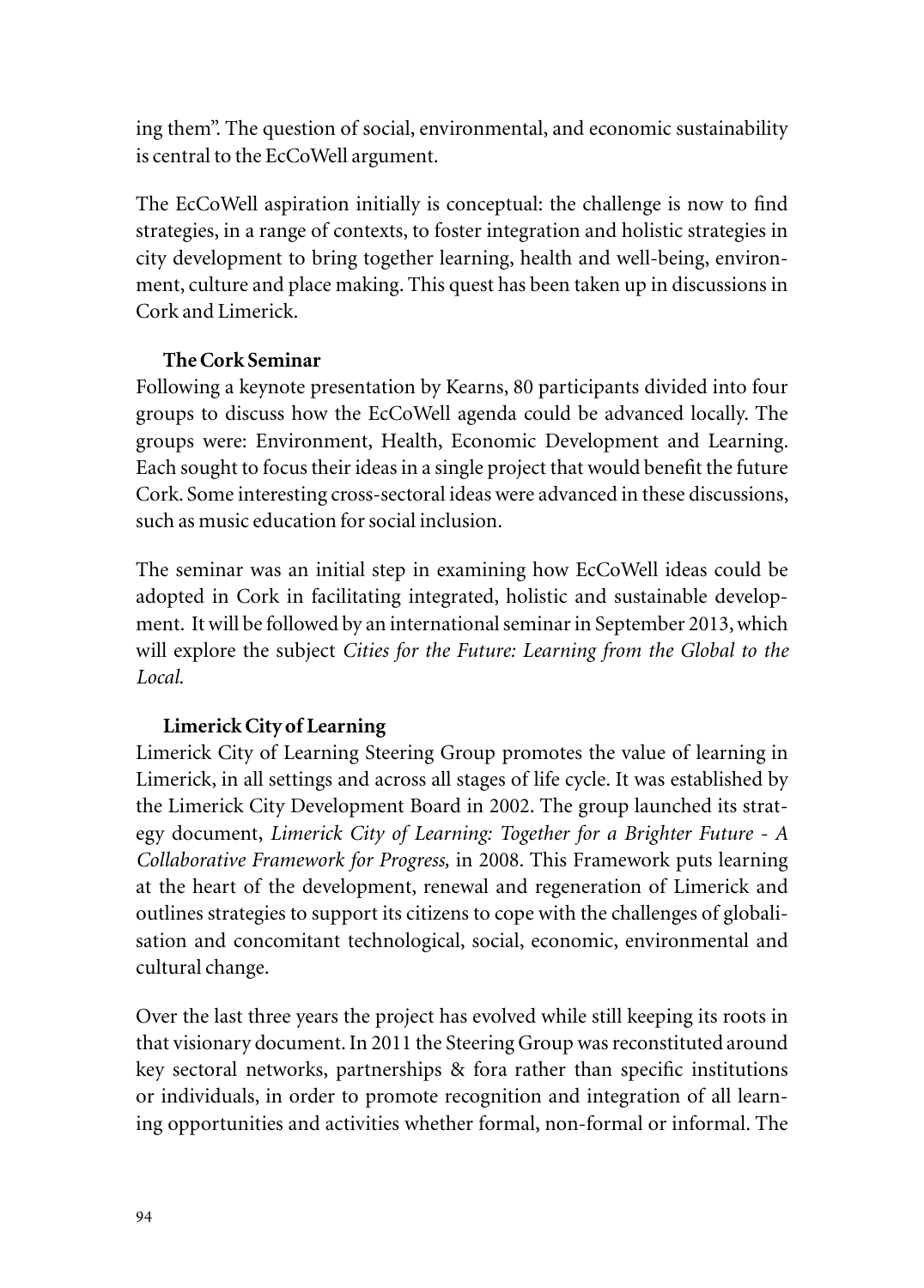Steering Group supports the range of sectoral networks and groups in their efforts to engage people in positive learning experiences.

In 2011, the Limerick City of Learning group also partnered with Nexus Consulting on the *EC-funded R3L Gruntdvig 'Quality Indicators for Learning Regions'* Project. The final outcome of the project, Eckert *et al.* (2012) includes many references to the work of the Limerick City of Learning Steering Group, the Irish case study site.

# **Limerick Lifelong Learning Festival**

The annual Limerick Lifelong Learning Festival is now established as an important flagship project for Limerick City and County, with the third festival held in March 2013.

It plays a strong role in furthering the specific objectives for the Limerick City of Learning Project: -

- *Enhancing the profile of Limerick as a Learning City/Region The Festival is a* celebration of learning in all its forms and for all ages across the region. By showcasing a wide variety of enjoyable and informative events, it aims to promote Limerick as a superb location for social and work-related learning and development.
- • *Developing the concept of the Learning City into that of a Learning Region* The pilot Festival in 2011 had 70 events, growing to 200 events in 2013. Over the last two years, it has worked with County Limerick partners to expand the range of events. This year's Festival was organised by the Limerick City of Learning Steering Group with Limerick Communications Office, Limerick County Council, County Limerick Vocational Education Committee, West Limerick Resources and Ballyhoura Development Ltd.
- Increasing awareness and uptake of the range of learning opportunities in com*munities experiencing disadvantage –* a key goal for the Lifelong Learning Festival is to engage communities and individuals experiencing exclusion from learning opportunities. It does this is through the activities and contacts of key Community groups such as the Limerick Community Education Network (LCEN); ensuring maximum exposure to those least convinced of the value of learning.
- • *Further developing the Framework of the Learning City/Region to ensure the*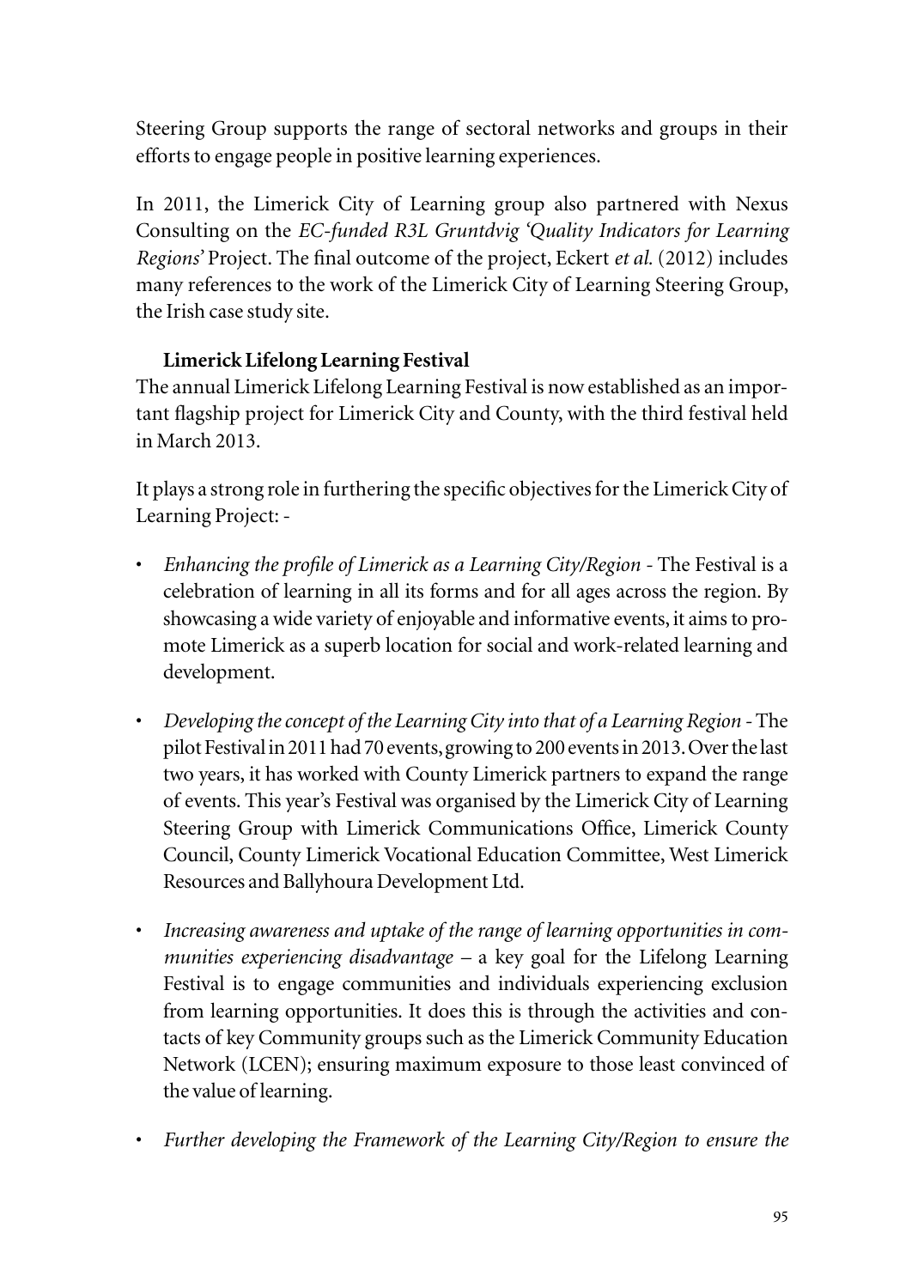*inclusion and participation of all key stakeholders -* The theme for the festival in 2013 was 'Learn Your Way to the Future'.

The growth and success of the Festival must be attributed to the effort, creativity and commitment of many partners who promote and support learning for all ages.. The network of partners, event organisers and learners are brought together three times throughout the year, reviewing, evaluating and planning for the next Festival. These meetings are an opportunity to share ideas and experience, and collaborate on joint events.

#### **PASCAL International Exchanges (PIE)**

Peter Kearns visited Limerick during the Lifelong Learning Festival and discussed the current development of PIE and some ideas developed on integrated city development with members of Limerick City of Learning/Learning Region Group. Participation in this initiative would enhance the work of the Limerick Learning Region by offering the opportunity to share experiences, learn from others and develop international networks. This exchange and sharing information on initiatives may further help develop the sustainable Learning Region and perhaps provide opportunities for action research.

#### **Developing into a Wider 'Limerick Learning Region'**

The Limerick City of Learning Steering Group will now work to expand the group to include partners across the wider Limerick Region. This work has already started at the Festival Organising Committee level, where County Limerick Partners are represented and have been actively involved in the Lifelong Learning Festival.

Limerick City and County Councils are in the process of amalgamating into a new single local authority structure seeking to meet some of Limerick's challenges in a more integrated way. The Vocational Education Committees in Limerick City, County, and County Clare are also amalgamating to become the single Limerick Clare Education and Training Board (ETB). These developments provide an automatic platform for creation of integrated development strategies, regionally and sectorally, and for the creation of shared vision and identity, under a lifelong learning framework. There are slightly different approaches in Cork and Limerick to the various rationalisations. The local authority structure is amalgamating City and County in Limerick; whereas Cork City Council remains separate from the County. The rationalisation of the VECs however has an impact on both cities, with the Cork City and County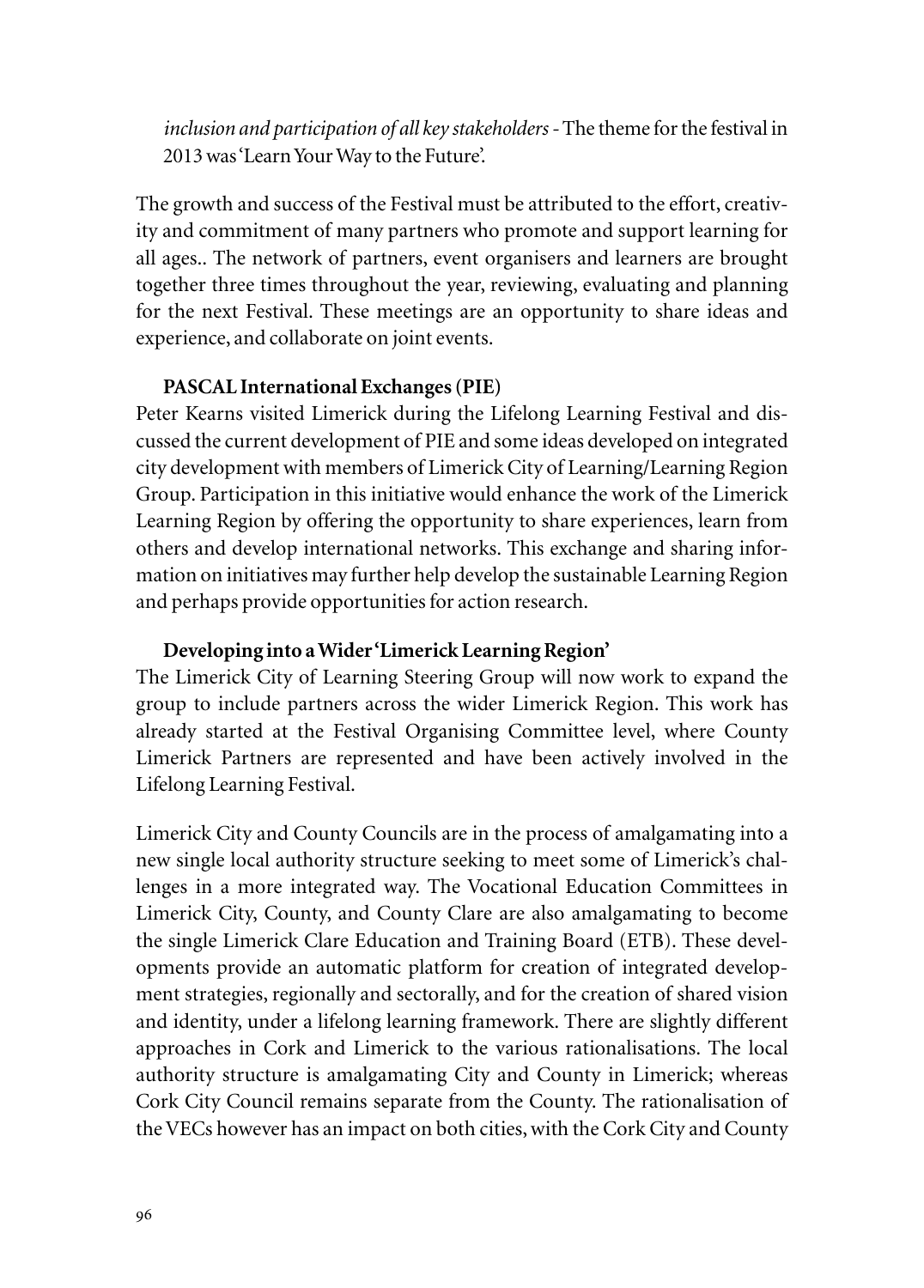VECs amalgamating under one Education and Training Board.

Some of the practical steps and initiatives in developing the Limerick Learning Region will include: -

- The present City of Learning Steering Group will re-configure to become a broader 'Limerick Learning Region' Group. Consultation and planning will be undertaken as part of this reconfiguration.
- The networks already formed through organisation of the 2013 Lifelong Learning Festival will form the basis of new opportunities for networking and partnership development across the Learning Region agenda. These networks and partnerships will undertake a range of lifelong learning initiatives during the year and will not be solely concerned with the annual Festival.
- • Existing initiatives in both rural and urban locations will be identified and extended to create partnerships across the region, thus contributing to the development of a sustainable learning region.
- • New pilot projects/initiatives will be developed that demonstrate active involvement and partnership of two groups/networks from the City and County. These initiatives will in turn foster increased participation, partnership and engagement in the lifelong learning Initiative.
- • In 2014, particular efforts will be made to collaborate with, and link to, "Limerick City of Culture" planning and promotion activities.
- Extending the branding of the Lifelong Learning Festival to learning initiatives going on at other times.
- • Expanding the branding into other areas of work that would not normally be associated with Learning; e.g. where there is change happening driven by the desire to do things better; learning and development is taking place**.**
- • Link with Cork for their September flagship event '*Cities for the Future: Learning from the Global to the Local'*.

## **Conclusions and the way forward**

The experience of Cork over ten years, and the emerging experience of Limerick suggest that a successful Lifelong Learning Festival can provide a stimulus to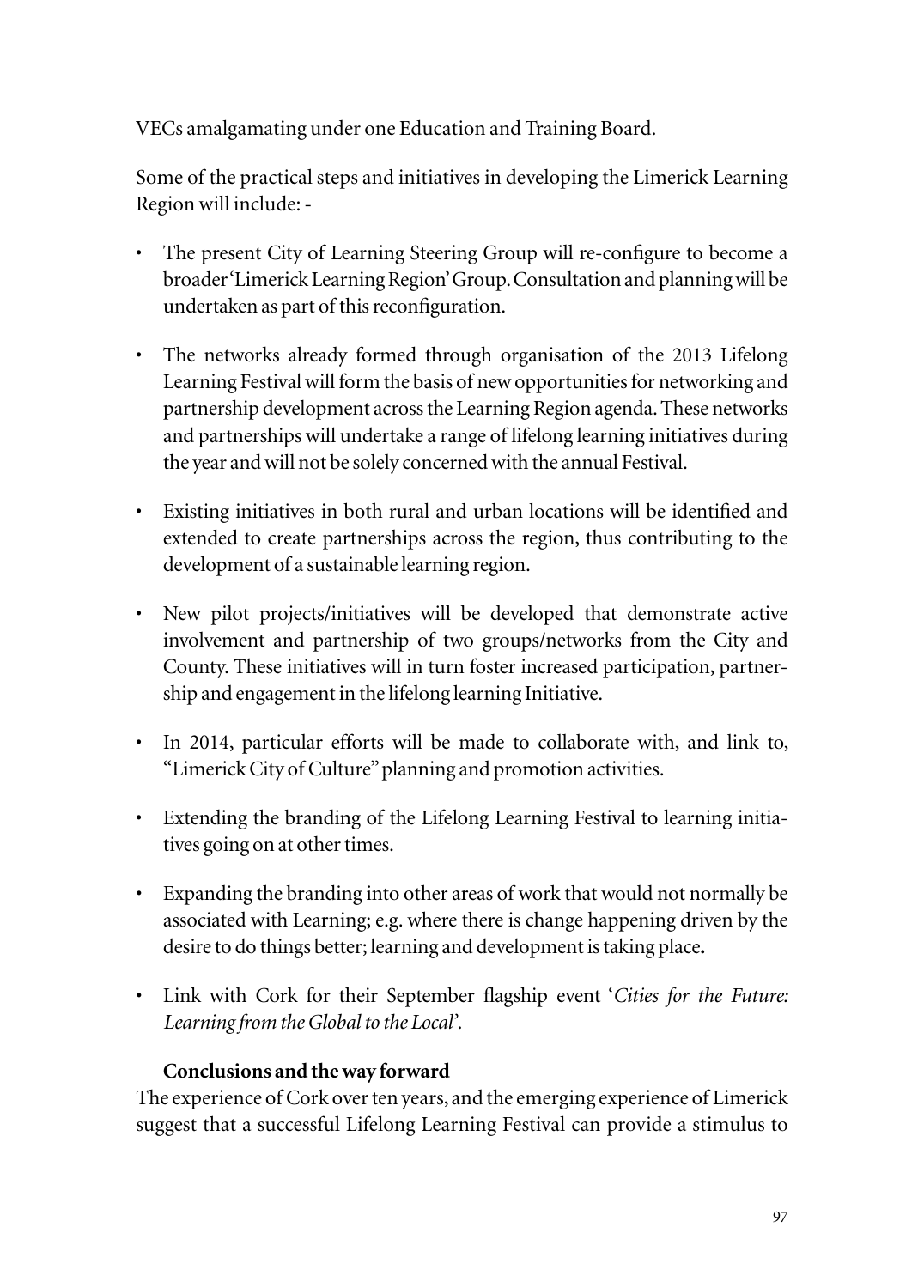building a learning culture in a city as a platform for a sustainable learning city.

While these are tentative observations that will need to be tested by the outcomes of the initiative Cork is taking to build a sustainable opportunity city, and the success of Limerick in extending its City of Learning and Lifelong Learning Festival experience to the whole of Limerick County, there are grounds for taking the view that successful Lifelong Learning Festivals can, over time, build the conditions, understanding, and support to open pathways to developing a sustainable learning city.

The experience of Nordic countries, such as Sweden and Denmark, demonstrates that a learning culture evolves in a community over a considerable period of time as an institutional framework, customs and habits, and a shared vision foster the values that are given expression in a learning culture, and reflected in the social, cultural, and economic experience of the community in adapting to changing conditions (Kearns and Papadopoulos, 2000).

In the case of Sweden, for example, the founding of folk high schools, open air museums in rural areas, and the overall building of a strong adult education system can be seen as steps in this process of building a vibrant learning culture. (*ibid.* 2000).

In a similar way, Lifelong Learning Festivals in Cork and Limerick can be viewed as steps in a pathway towards building sustainable opportunity cities well adapted to the conditions and challenges of the twenty first century. The way in which the Cork EcCoWell seminar emerged from the experience and networks built by the Lifelong Learning Festival suggests this process, with the critical role of leadership and vision evident in the collaborative effort to mount the seminar and plan international follow up.

Lifelong Learning Festivals can, over time, build up awareness and understanding of the value and benefits of learning throughout life in many contexts, both for individuals and communities. They foster broad coalitions of organisations with an enhanced awareness of common interest in building an inclusive, sustainable city, underpinned by an evolving learning culture.

It may be that the Lifelong Learning Festival has a distinctive value in the process of building a necessary learning society in Ireland. In Cork and Limerick, while much remains to be done in following through on the foundations laid, a platform exists for future strategic action. The Cork initiative with its EcCoWell